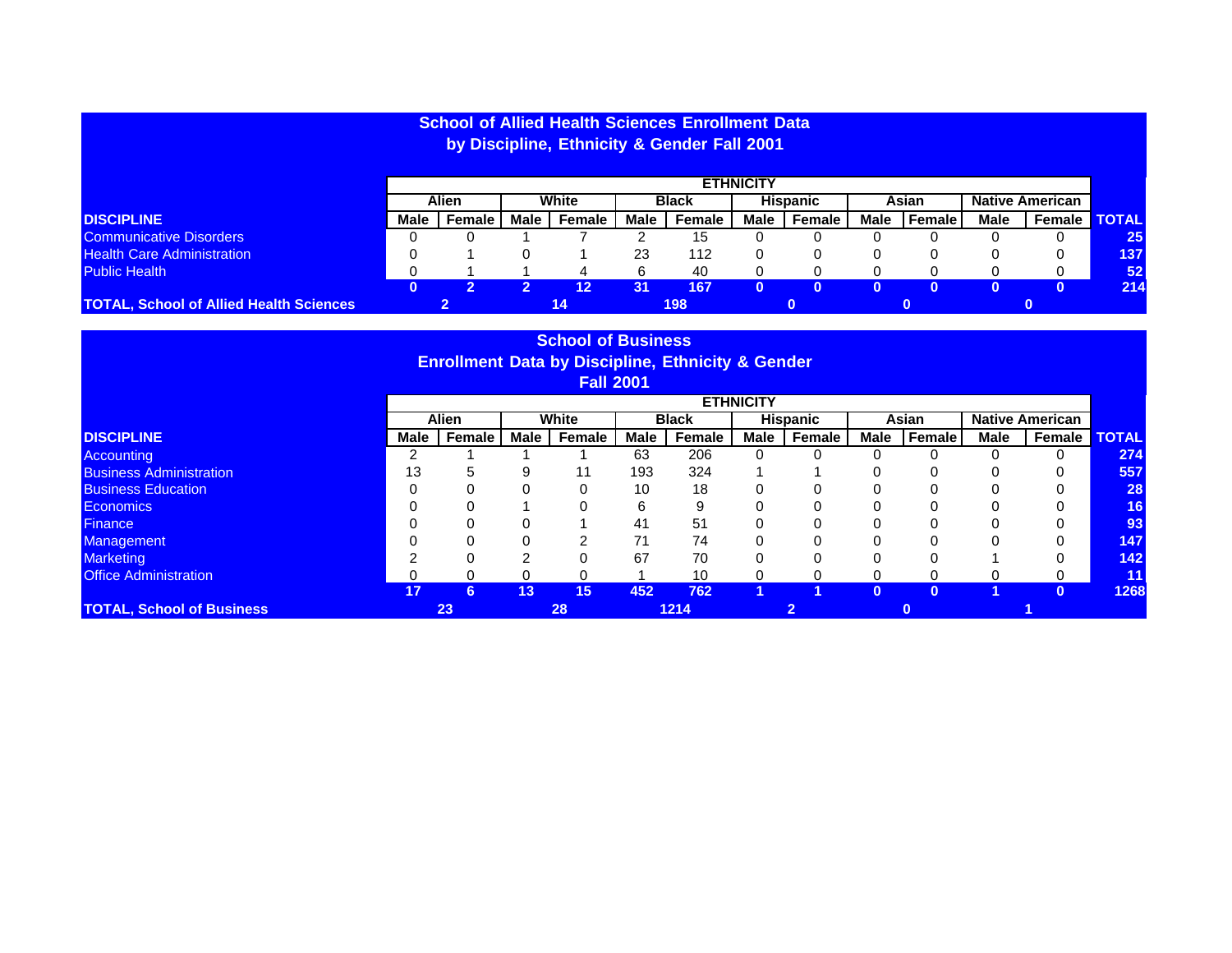|                                          | <b>School of Education</b><br><b>Enrollment Data by Discipline, Ethnicity &amp; Gender</b> |                  |             |        |      |              |                  |                 |             |               |             |                        |                 |  |
|------------------------------------------|--------------------------------------------------------------------------------------------|------------------|-------------|--------|------|--------------|------------------|-----------------|-------------|---------------|-------------|------------------------|-----------------|--|
|                                          |                                                                                            | <b>Fall 2001</b> |             |        |      |              |                  |                 |             |               |             |                        |                 |  |
|                                          |                                                                                            |                  |             |        |      |              | <b>ETHNICITY</b> |                 |             |               |             |                        |                 |  |
|                                          |                                                                                            | Alien            |             | White  |      | <b>Black</b> |                  | <b>Hispanic</b> |             | Asian         |             | <b>Native American</b> |                 |  |
| <b>DISCIPLINE</b>                        | Male                                                                                       | Female           | <b>Male</b> | Female | Male | Female       | Male             | Female          | <b>Male</b> | <b>Female</b> | <b>Male</b> | Female                 | <b>TOTAL</b>    |  |
| <b>Child Care &amp; Family Education</b> |                                                                                            |                  |             |        | 18   | 167          | <sup>0</sup>     |                 |             |               |             | $\Omega$               | 188             |  |
| <b>Early Childhood Education</b>         |                                                                                            |                  |             |        |      | 16           |                  |                 |             |               |             |                        | 22 <sub>2</sub> |  |
| <b>Educational Adm &amp; Supervision</b> |                                                                                            |                  |             |        | 43   | 72           |                  |                 |             |               |             |                        | 133             |  |
| <b>Educational Technology</b>            |                                                                                            |                  |             |        |      | 21           |                  |                 |             |               |             |                        | 29              |  |
| <b>Elementary Education</b>              |                                                                                            |                  |             |        | 91   | 455          |                  |                 |             |               |             |                        | 563             |  |
| <b>Guidance &amp; Counseling</b>         |                                                                                            |                  |             | 10     | 24   | 112          |                  |                 |             |               |             |                        | 152             |  |
| Health, Physical Educ & Rec              |                                                                                            |                  |             |        | 154  | 47           |                  |                 |             |               |             |                        | 204             |  |
| <b>Reading</b>                           |                                                                                            |                  |             |        |      | 3            |                  |                 |             |               |             |                        | 3               |  |
| <b>Rehabilitation Services</b>           |                                                                                            |                  |             |        |      | 27           |                  |                 |             |               |             |                        | 33              |  |
| <b>Secondary Education</b>               |                                                                                            |                  |             |        |      |              |                  |                 |             |               |             |                        |                 |  |
| <b>Social Science Education</b>          |                                                                                            |                  |             |        | 16   |              |                  |                 |             |               |             |                        | 23              |  |
| <b>Special Education</b>                 |                                                                                            |                  |             |        | 12   | 65           |                  |                 |             |               |             |                        | 84              |  |
| <b>Teacher Education</b>                 |                                                                                            |                  |             |        |      | 30           |                  |                 |             |               |             |                        | 35              |  |
|                                          |                                                                                            | 8                | 17          | 41     | 376  | 1024         |                  |                 |             | 3             |             | $\Omega$               | 1473            |  |
| <b>TOTAL, School of Education</b>        |                                                                                            | 11               |             | 58     |      | 1400         |                  |                 |             |               |             |                        |                 |  |

|                                                                   |      |        |      | <b>School of Engineering</b><br><b>Fall 2001</b> |      | <b>Enrollment Data by Discipline, Ethnicity &amp; Gender</b> |                  |        |      |               |      |                        |                 |  |
|-------------------------------------------------------------------|------|--------|------|--------------------------------------------------|------|--------------------------------------------------------------|------------------|--------|------|---------------|------|------------------------|-----------------|--|
|                                                                   |      |        |      |                                                  |      |                                                              | <b>ETHNICITY</b> |        |      |               |      |                        |                 |  |
| White<br><b>Alien</b><br>Asian<br><b>Black</b><br><b>Hispanic</b> |      |        |      |                                                  |      |                                                              |                  |        |      |               |      | <b>Native American</b> |                 |  |
| <b>DISCIPLINE</b>                                                 | Male | Female | Male | Female                                           | Male | Female                                                       | Male             | Female | Male | <b>Female</b> | Male | Female <b>TOTAL</b>    |                 |  |
| <b>Civil Engineering Computer</b>                                 |      |        |      |                                                  | 29   |                                                              |                  |        |      |               |      |                        | 33              |  |
| <b>Engineering Telecommunication</b>                              |      |        |      |                                                  | 77   | 35                                                           |                  |        |      |               |      |                        | 116             |  |
| <b>Engineering</b>                                                |      |        |      |                                                  |      |                                                              |                  |        |      |               |      |                        | 10 <sup>°</sup> |  |
|                                                                   |      | ົ      |      |                                                  | 114  | 40                                                           |                  |        |      |               |      |                        | 159             |  |
| <b>TOTAL, School of Engineering</b>                               |      |        |      |                                                  |      | 154                                                          |                  |        |      |               |      |                        |                 |  |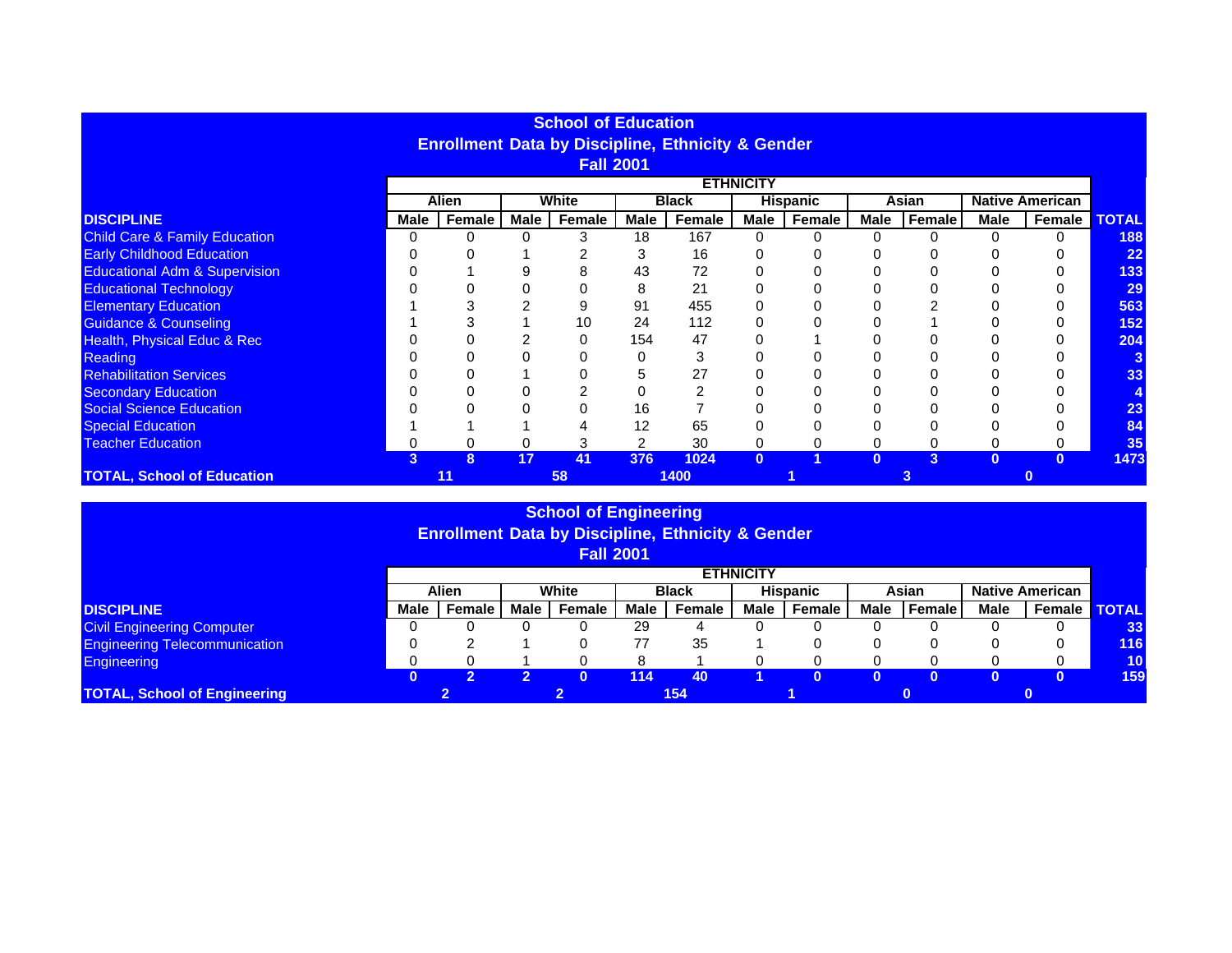| <b>School of Liberal Arts</b>             |             |              |          |                  |             |                                                              |                  |                 |             |              |          |                        |                 |
|-------------------------------------------|-------------|--------------|----------|------------------|-------------|--------------------------------------------------------------|------------------|-----------------|-------------|--------------|----------|------------------------|-----------------|
|                                           |             |              |          |                  |             | <b>Enrollment Data by Discipline, Ethnicity &amp; Gender</b> |                  |                 |             |              |          |                        |                 |
|                                           |             |              |          | <b>Fall 2001</b> |             |                                                              |                  |                 |             |              |          |                        |                 |
|                                           |             |              |          |                  |             |                                                              | <b>ETHNICITY</b> |                 |             |              |          |                        |                 |
|                                           |             | <b>Alien</b> |          | White            |             | <b>Black</b>                                                 |                  | <b>Hispanic</b> |             | Asian        |          | <b>Native American</b> |                 |
| <b>DISCIPLINE</b>                         | <b>Male</b> | Female       | Male     | Female           | <b>Male</b> | Female                                                       | Male             | Female          | <b>Male</b> | Female       | Male     | Female                 | <b>TOTAL</b>    |
| Art                                       |             | 0            | $\Omega$ | $\Omega$         | 51          | 29                                                           | $\Omega$         | $\Omega$        | $\Omega$    | U            | 0        | $\Omega$               | 80              |
| <b>Clinical Psychology</b>                |             |              | 5        | 8                | 3           | 12                                                           |                  |                 |             |              |          |                        | 29              |
| <b>Criminal Justice &amp; Corr Srvs</b>   |             |              |          |                  | 110         | 136                                                          |                  |                 |             |              |          |                        | 252             |
| Criminology                               |             |              |          |                  | 8           | 15                                                           |                  |                 |             |              |          |                        | 24              |
| <b>English</b>                            |             |              |          |                  | 35          | 134                                                          |                  |                 |             |              |          |                        | 172             |
| <b>Foreign Languages</b>                  |             |              |          |                  |             |                                                              |                  |                 |             |              |          |                        |                 |
| <b>History</b>                            |             |              |          |                  | 36          | 20                                                           |                  |                 |             |              |          |                        | 61              |
| <b>Mass Communications</b>                |             |              |          | 3                | 100         | 138                                                          |                  |                 |             |              |          |                        | 244             |
| <b>Music (Piano Performance)</b>          |             |              |          |                  | 8           | 4                                                            |                  |                 |             |              |          |                        | $\overline{12}$ |
| <b>Music Education</b>                    |             |              |          |                  | 57          | 26                                                           |                  |                 |             |              |          |                        | 88              |
| <b>Political Science</b>                  |             |              |          |                  | 43          | 74                                                           |                  |                 |             |              |          |                        | 120             |
| <b>Psychology</b>                         |             |              |          |                  | 45          | 192                                                          |                  |                 |             |              |          |                        | 244             |
| <b>Public Administration</b>              |             |              |          |                  | 12          | 16                                                           |                  |                 |             |              |          |                        | 34              |
| <b>Public Policy &amp; Administration</b> |             |              |          |                  |             | 22                                                           |                  |                 |             |              |          |                        | 32              |
| Sociology                                 |             |              |          |                  | 21          | 39                                                           |                  |                 |             |              |          |                        | 65              |
| Speech                                    |             |              |          |                  | 16          | 67                                                           |                  |                 |             |              |          |                        | 83              |
| <b>Urban &amp; Regional Planning</b>      |             |              |          |                  | 6           | 10                                                           |                  |                 |             |              |          |                        | 22              |
| <b>Urban Studies</b>                      |             |              | 0        |                  |             | 11                                                           |                  |                 |             |              | 0        |                        | 16              |
|                                           | 10          |              | 25       | 33               | 564         | 946                                                          | $\bf{0}$         |                 |             | $\mathbf{0}$ | $\bf{0}$ | $\bf{0}$               | 1584            |
| <b>TOTAL, School of Liberal Arts</b>      |             | 14           |          | 58               |             | 1510                                                         |                  |                 |             |              |          | $\bf{0}$               |                 |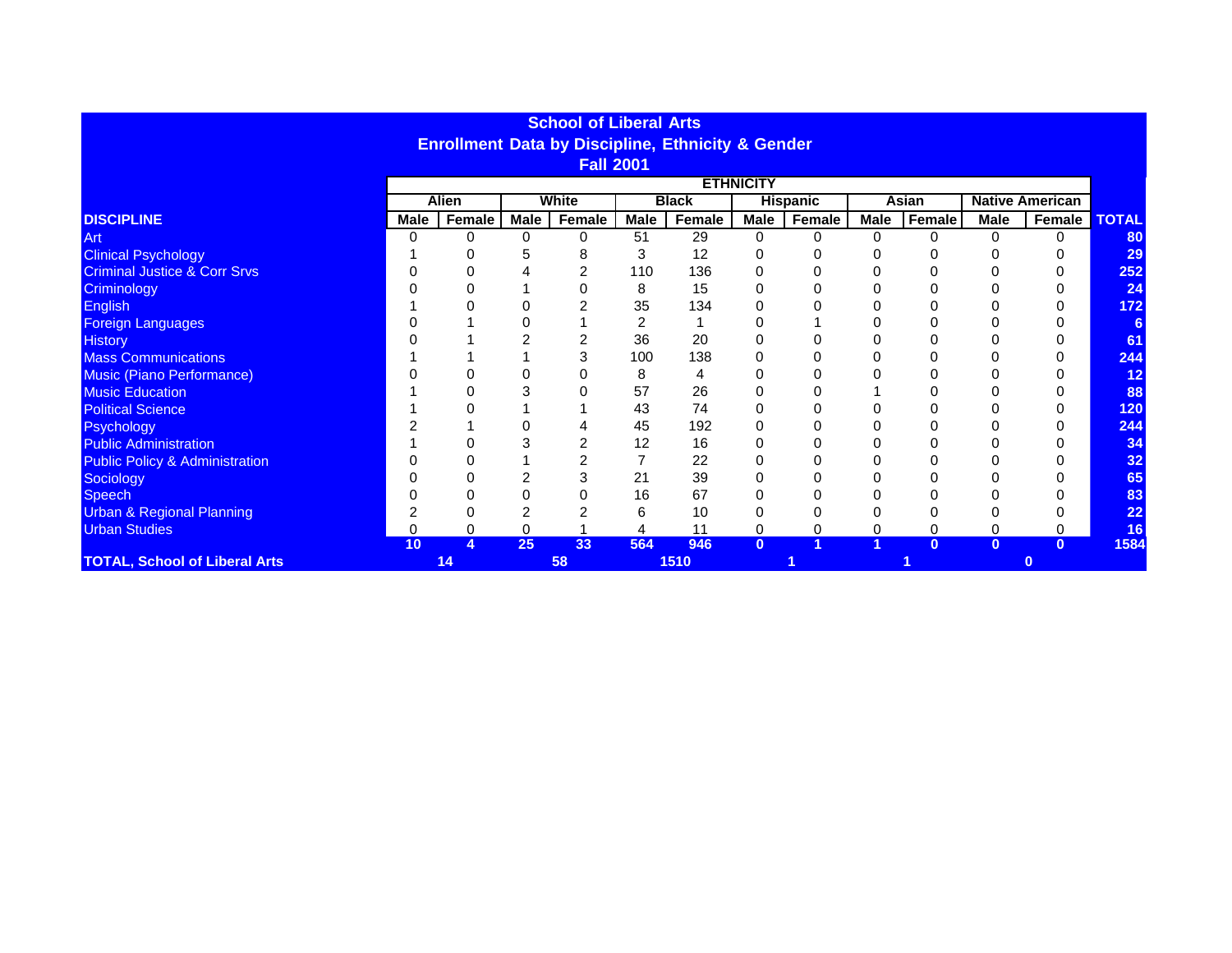|                                                  | <b>ETHNICITY</b> |              |                 |        |      |              |                       |                 |             |        |             |                        |              |
|--------------------------------------------------|------------------|--------------|-----------------|--------|------|--------------|-----------------------|-----------------|-------------|--------|-------------|------------------------|--------------|
|                                                  |                  | <b>Alien</b> |                 | White  |      | <b>Black</b> |                       | <b>Hispanic</b> |             | Asian  |             | <b>Native American</b> |              |
| <b>DISCIPLINE</b>                                | Male             | Female       | Male            | Female | Male | Female       | Male                  | Female          | <b>Male</b> | Female | <b>Male</b> | Female                 | <b>TOTAL</b> |
| <b>Biology</b>                                   |                  |              |                 |        | 150  | 445          |                       |                 |             |        |             |                        | 608          |
| <b>Chemistry</b>                                 |                  |              |                 |        | 25   | 34           |                       |                 |             |        |             |                        | 63           |
| <b>Computer Science</b>                          | 24               | 16           |                 |        | 221  | 153          |                       |                 |             |        |             |                        | 433          |
| <b>Environmental Science</b>                     |                  |              |                 |        | 13   | 13           |                       |                 |             |        |             |                        | 35           |
| <b>Hazardous Materials Mngt</b>                  |                  |              |                 |        |      |              |                       |                 |             |        |             |                        |              |
| <b>Industrial Arts Education</b>                 |                  |              |                 |        |      |              |                       |                 |             |        |             |                        | 16           |
| <b>Industrial Technology</b>                     |                  |              |                 |        | 176  | 57           |                       |                 |             |        |             |                        | 236          |
| <b>Mathematics</b>                               |                  |              |                 |        | 24   | 12           |                       |                 |             |        |             |                        | 41           |
| <b>Mathematics Education</b>                     |                  |              |                 |        |      | 15           |                       |                 |             |        |             |                        | 26           |
| Meteorology                                      |                  |              |                 |        |      | 13           |                       |                 |             |        |             |                        | 23           |
| <b>Physics</b>                                   |                  |              |                 |        |      |              |                       |                 |             |        |             |                        | 11           |
| <b>Science Education</b>                         |                  |              |                 |        |      |              |                       |                 |             |        |             |                        |              |
|                                                  | 36               | 20           | 15 <sub>1</sub> | 13     | 643  | 758          | $\mathbf{2}^{\prime}$ |                 | 6.          | 9      |             |                        | 1504         |
| <b>TOTAL, School of Science &amp; Technology</b> |                  | 56           |                 | 28     |      | 1401         |                       |                 |             | 15     |             |                        |              |

**School of Science & Technology Enrollment Data by Discipline, Ethnicity & Gender Fall 2001**